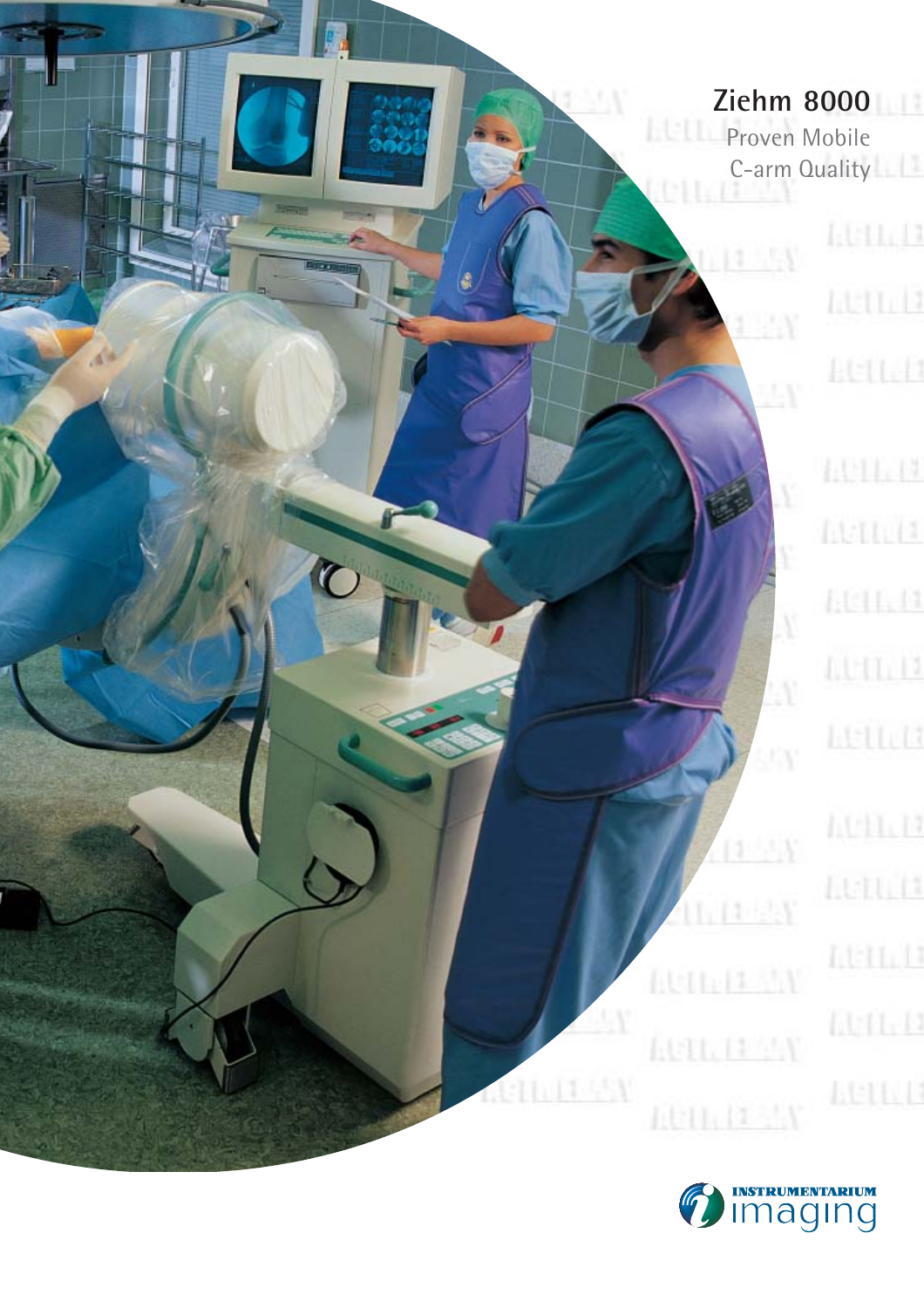# Ziehm 8000 - Superiority in the

nem tron

 $13 - 15$ 

**LETTLET DESK LUTILETTA REILEIGHA** LETTI 11 AM

"I like my Ziehm 8000. It I like my Lieum and<br>moves the way I want and moves the way<br>makes the images we need."

**11.71 75V** 

*<u>RACKA</u>* 

The Ziehm 8000 is a state of the art mobile C-arm with a global reputation for mobility and simplicity of use while offering advanced features in fluoroscopic imaging, the highest image quality and high reliability.



Atiti (1 **Listricia Attilit ACTIVIA** 

 $(111.17$ Atta 11  $101.13$ tī. D  $141111$ tetti 13

 $141.14$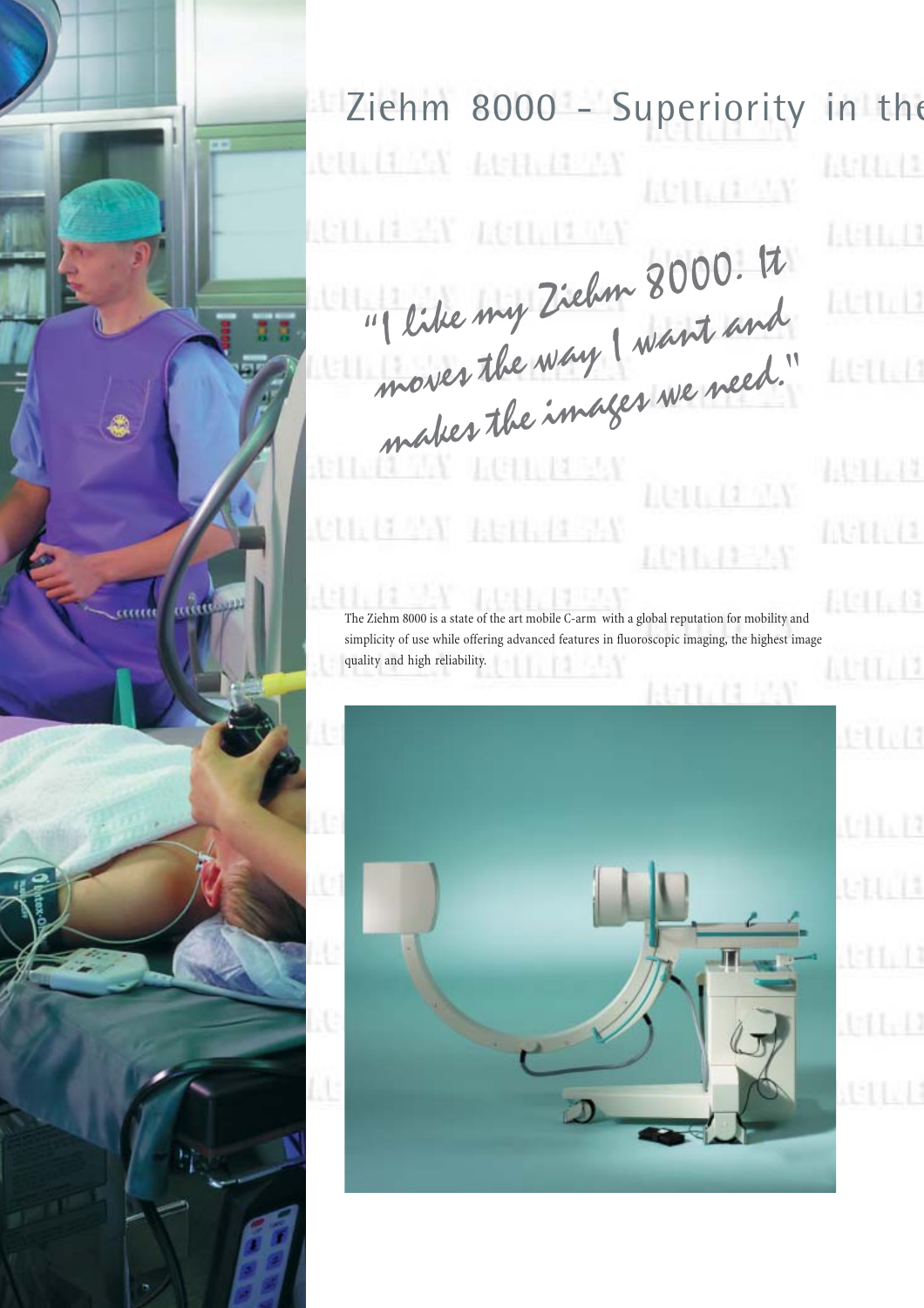## e Clinical Environment  $2.114$ di GNA **HAT LIBERT**

#### Ziehm C-arms - Leading the **Way**

For more than 30 years, Ziehm C-arms have lead the way in mobile C-arm technology. It may be surprising to learn that it was Ziehm mobile C-arms that were the first to employ a High Frequency X-ray Generator, Digital Subtraction Angiography (DSA), 30cm (12'') image intensifier, anatomical programming and DICOM 3.0 connectivity. Those that have experienced Ziehm C-arms however, have come to expect the very latest innovations, the highest image quality and user and patient benefits and all of these can be found in the Ziehm 8000, from Instrumentarium Imaging.

### Clinical Mobility

The Ziehm 8000 has one of the smallest footprints of any mobile C-arm available and yet features one of the largest dimension C-arms. The small footprint, reduced weight and large C-arm make the Ziehm 8000 the perfect choice for intra-operative fluoroscopy and digital radiography. Effortless movements and the unique single-lever rear-wheel steering and braking control enable precise positioning anywhere around the operating table.

### 45° Orbital Rotation

All C-arm movements are fully counterbalanced in all positions, making the C-arm stable even with locks disengaged, allowing a fast change of projection during intra-operative examinations. With its 45° forward orbital rotation, the Ziehm 8000 C-arm is even capable of the extreme positioning angles required in pain management procedures and spinal orthopaedics. Robust cable deflectors ensure low-lying movable obstacles do not obstruct your way.

*Understanding of the clinical environment and practices shows in every detail of the Ziehm 8000. The location of handles and controls, size and shape of the mobile stand and monitor cart are carefully designed to make your life easy.*

**(1) 中国** 

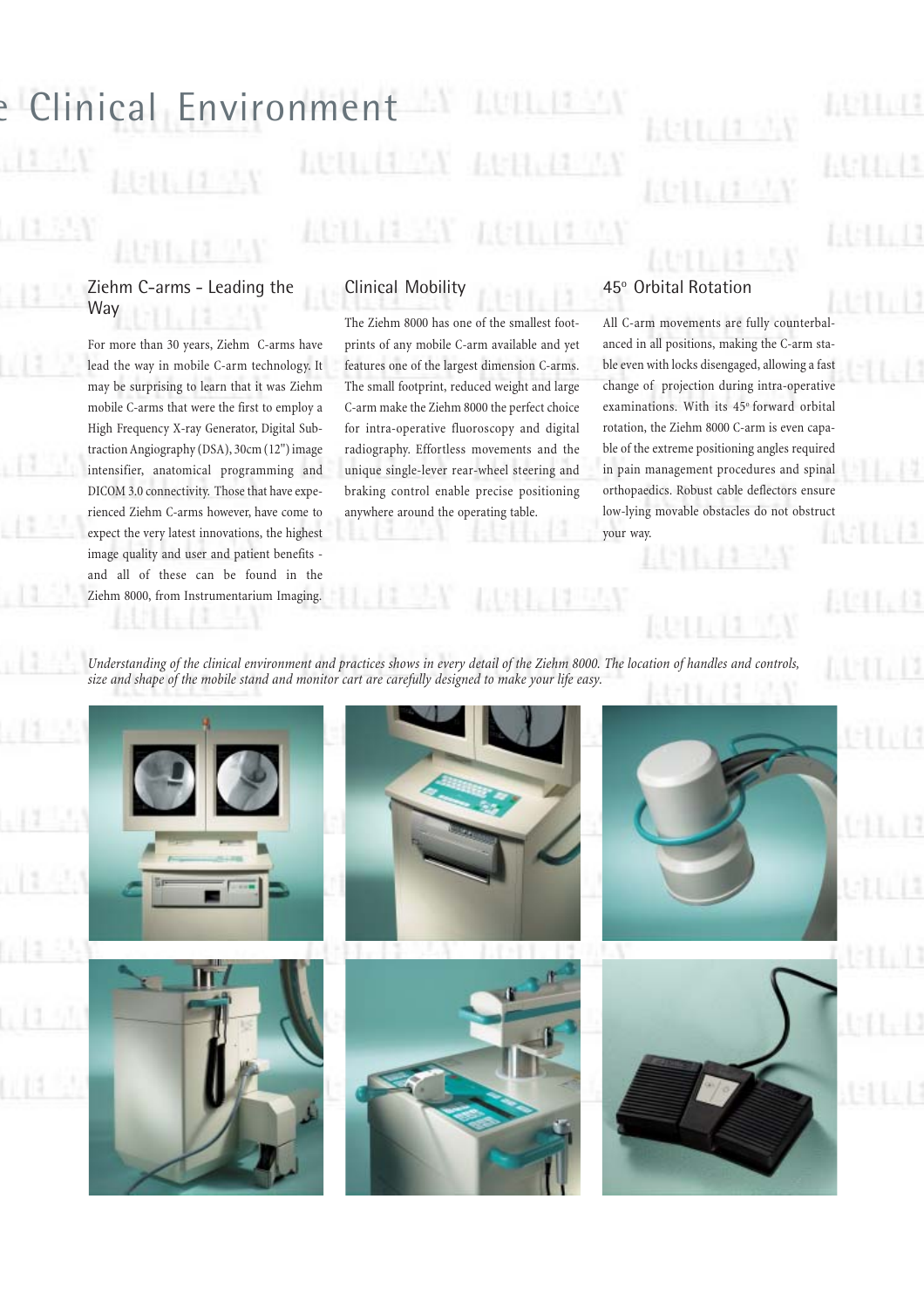

# Image Quality - Every Day, **ULIEN LEHERY**

### Stress-free Operation

In the stressful environment of intra-operative fluoroscopy, Instrumentarium Imaging understands the need for simplicity of use whilst combining the sophisticated features demanded in today's operating room. This means fast, high quality, trouble-free imaging, first time and every time. That's why the Ziehm 8000 is designed with you, the user in mind. Clear one-touch controls and a high level of automation allow you to concentrate on positioning, while the Ziehm 8000's computer system takes care of all imaging parameters, providing you with perfect results.

# All Controls at Your Fingertips

Any controls that you might need during the procedure are provided on the C-arm control panel exactly where you need them, so eliminating the inconvenience of walking to the monitor cart to carry out functions such as printing, monitor adjustments, image orientation and image storage.

#### Anatomical Programs

The Ziehm 8000's anatomical program ensures optimum image quality, whatever the body region under examination. In addition, the



*Hand surgery table offers immediate intraoperative imaging during surgery.*



*A large C-arm opening is essential in surgical imaging.*



*Extensive vertical travel despite the small footprint.*



*Single handle control for steering and wheel brakes.*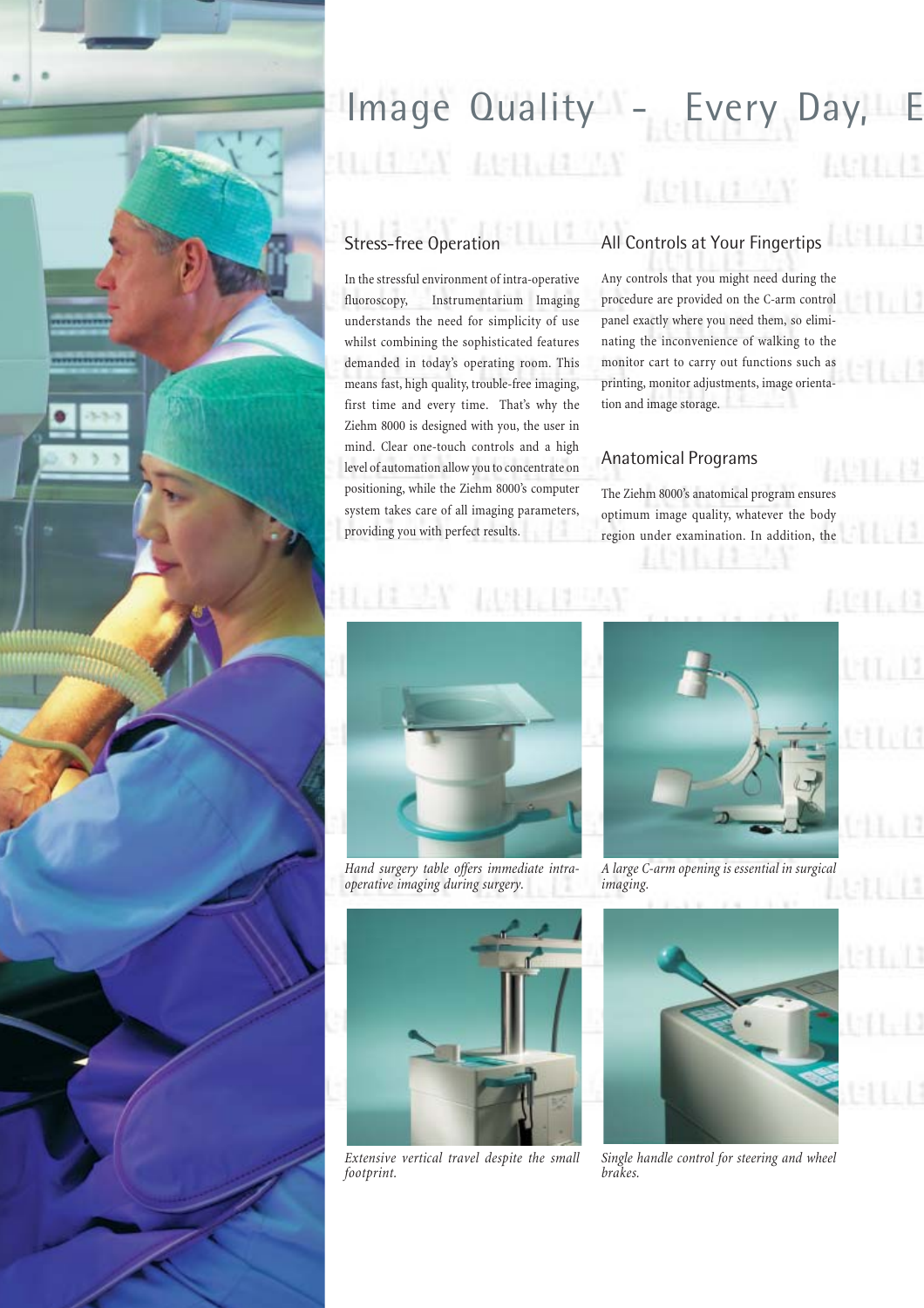# very Procedure

unique 'Metal' and 'Soft' imaging programs further enhance image quality in those difficult imaging situations where other mobile fluoroscopy systems struggle to cope. Non-interlaced totally flicker-free monitors with antireflective coating and automatic ambient light adjustment ensure the best possible image display.

**F-11 11 JUN** 

When it comes to image quality, every day, every procedure, the Ziehm 8000 is the answer. Following image acquisition, a wide range of sophisticated post-processing functions can be carried out using simple one-touch and menudriven options. At the monitor cart, guiding onscreen prompts allow the maximum use of the systems features without the need for extensive training and referral to manuals. And you may even use the monitor cart on its own, as a standalone image workstation, without the need for the mobile C-arm.

### Considerate Use of Radiation

The Ziehm 8000 is not only designed with the user in mind, but a great deal of time and research effort is invested in producing a mobile C-arm that is considerate to your patient. Everywhere you look on the Ziehm 8000, you will find features that are provided to significantly reduce the radiation dose delivered to the patient.

E. L

The use of low attenuation composite material, the half-dose imaging mode, dual laser positioners on the tube and image intensifier, pulsed fluoroscopy with last image hold, digital image orientation and rotation without radiation, iris and slot collimation without radiation and patient dose recording, make the Ziehm 8000 one of the most patient-friendly mobile fluoroscopy systems available.



*The Extremity organ program prevents the blooming of the image.*



*The Soft program enhances details in soft tissue imaging.*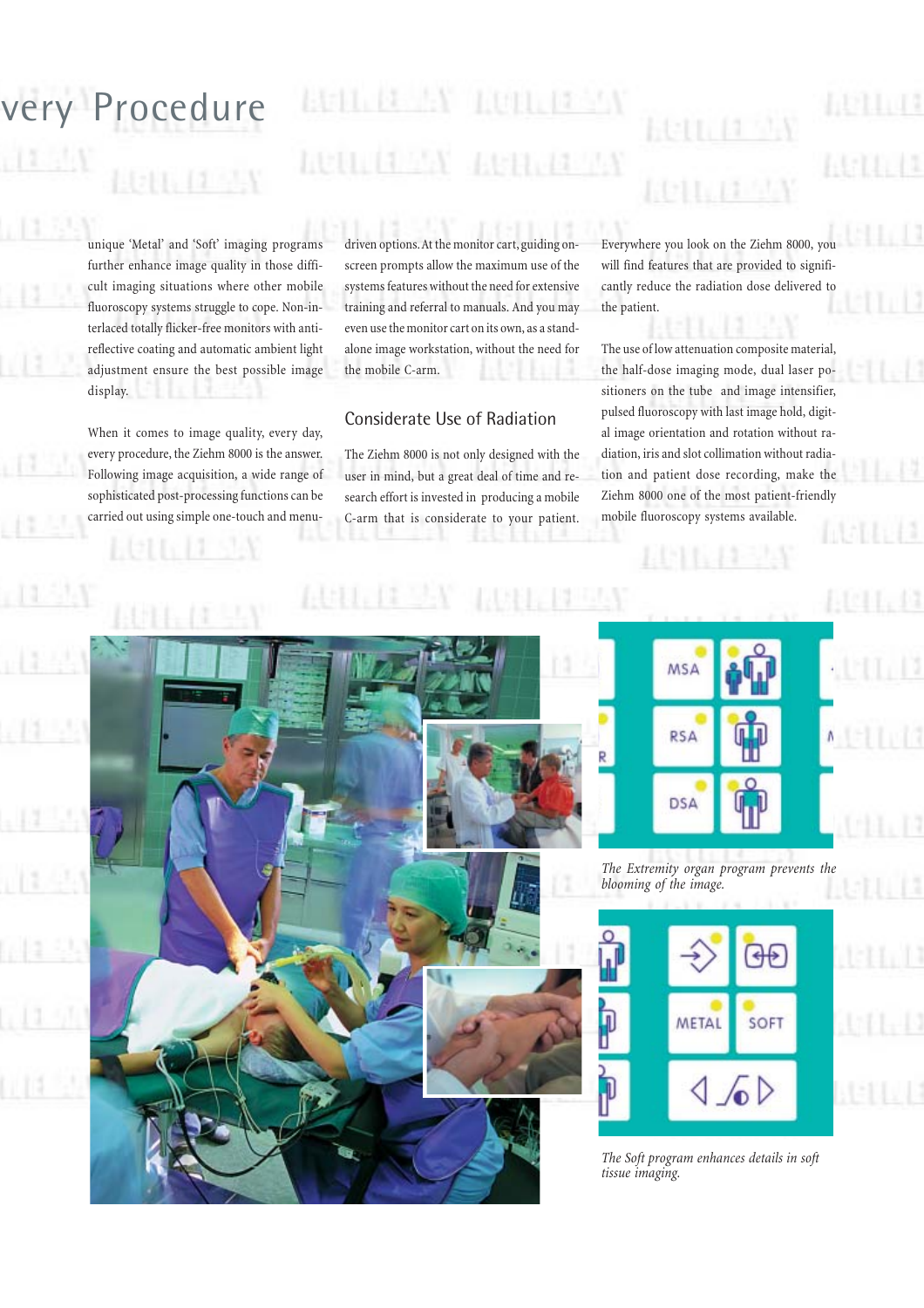### Ziehm 8000 - Designed to Integ **LUTTLETT** 1405 W **ASTE 13**

### Image-guided Surgery (CAS)

The Ziehm 8000 is designed to integrate with the latest computer-aided surgical navigation technologies (CAS). Image-guided navigation systems in combination with the Ziehm 8000 form a surgical environment with 3D mapping and real time image-guidance, allowing the surgeon to operate with precision and accuracy whilst the patient and operating team benefit from even greater radiation dose reduction. The Ziehm 8000 is proven for use with all leading fluoroscopic CAS systems, such as Medtronik-Sofarmor-Danek, Brainlab or Medivision.

### HIS / RIS / PACS Connectivity

**LISTLI3** 

 $1.11$ 

nen 17

1441147

五日五日

The Ziehm 8000 connects to the hospital network using DICOM 3.0 communications protocols. The specific DICOM class modules can be selected to fulfil requirements from basic 'Storage' to 'Query' and 'Work List'. The quality of the transmitted images is not sacrificed, since it is based on Primary digital image capture, rather than additional video capture techniques. The vast experience in mobile C-arm network connectivity and constant research and development, guarantee a working solution to meet most medical networking requirements.

 $(1, 1, 1, 1)$ Reutia 111.14.45% AUTO 14 951 **Atthebield** 1011, 11363

**Letting Star EUTLET** 



*Ziehm 8000 connects to the HIS/RIS network in the hospital.*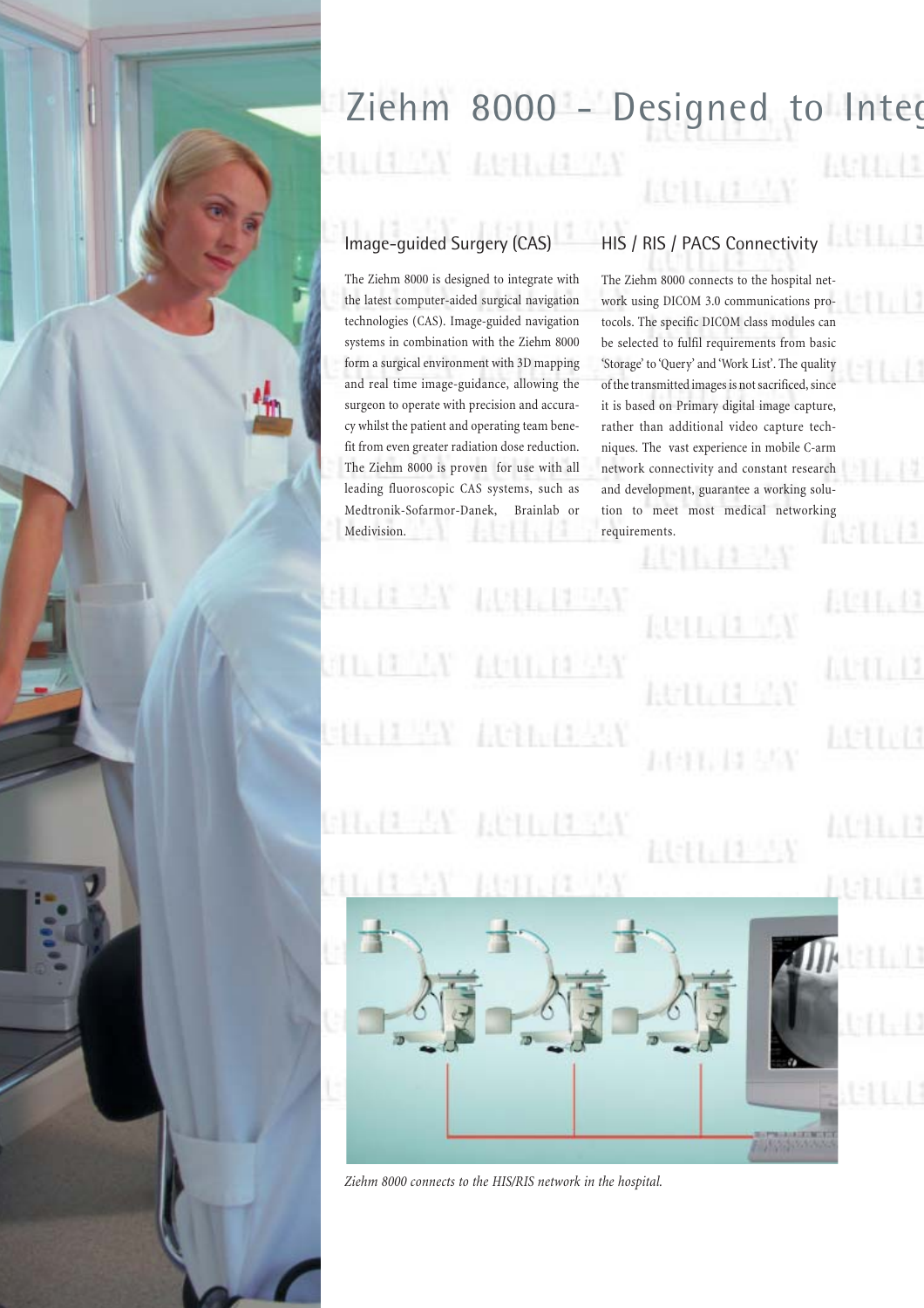## grate With the Latest Technologies

### Image Storage and Hardcopy

The Ziehm 8000 is equipped with a hard disk drive for mass image storage and images can be selected individually for storage to hard disk or you can choose to have the system automatically save them for you. Each patients images are stored and retrieved from individual patient folders and a user-friendly search facility allows fast recall by using either patient name, patient ID number or examination name. Alternatively, images can simply be selected from the on-screen 16 image mosaic, with display of individual patient data.

A standard 3.5'' disk drive allows image transfer to a PC format for presentations, reports or other documentation. The Ziehm 8000's 3.5" magneto-optical disk drive allows an alternative storage medium for up to 1000 images per

disk, for secure, long-term archiving. The monitor cart can accommodate a range of high quality video printers and multi-format cameras and the sophistication of the Ziehm 8000 will even allow automatic start/stop of video recording with fluoroscopy when equipped with the optional video recorder.

#### Upgradeability for the Vascular Surgery

The Ziehm 8000 offers a comprehensive range of system options and configurations to meet the most surgical imaging requirement. The system is upgradeable from a simple orthopaedic or pain management configuration to the basics of Vascular capabilities.

Configuration possibilities include:

- A full range of image intensifier sizes in cluding 15 cm, 23 cm and 30 cm
- Tube and II laser cross-hair positioners
- Automated DSA & CINE
- Extended vertical and orbital C-arm travel

 $|A|$ IJ



*16 image mosaic is used to search the cases stored in the image memory.*



ſЛ.

*The monitor cart can contain a variety of hard copy devices.*



*A 30 cm image intensifier is an option for applications requiring a large field of view.*